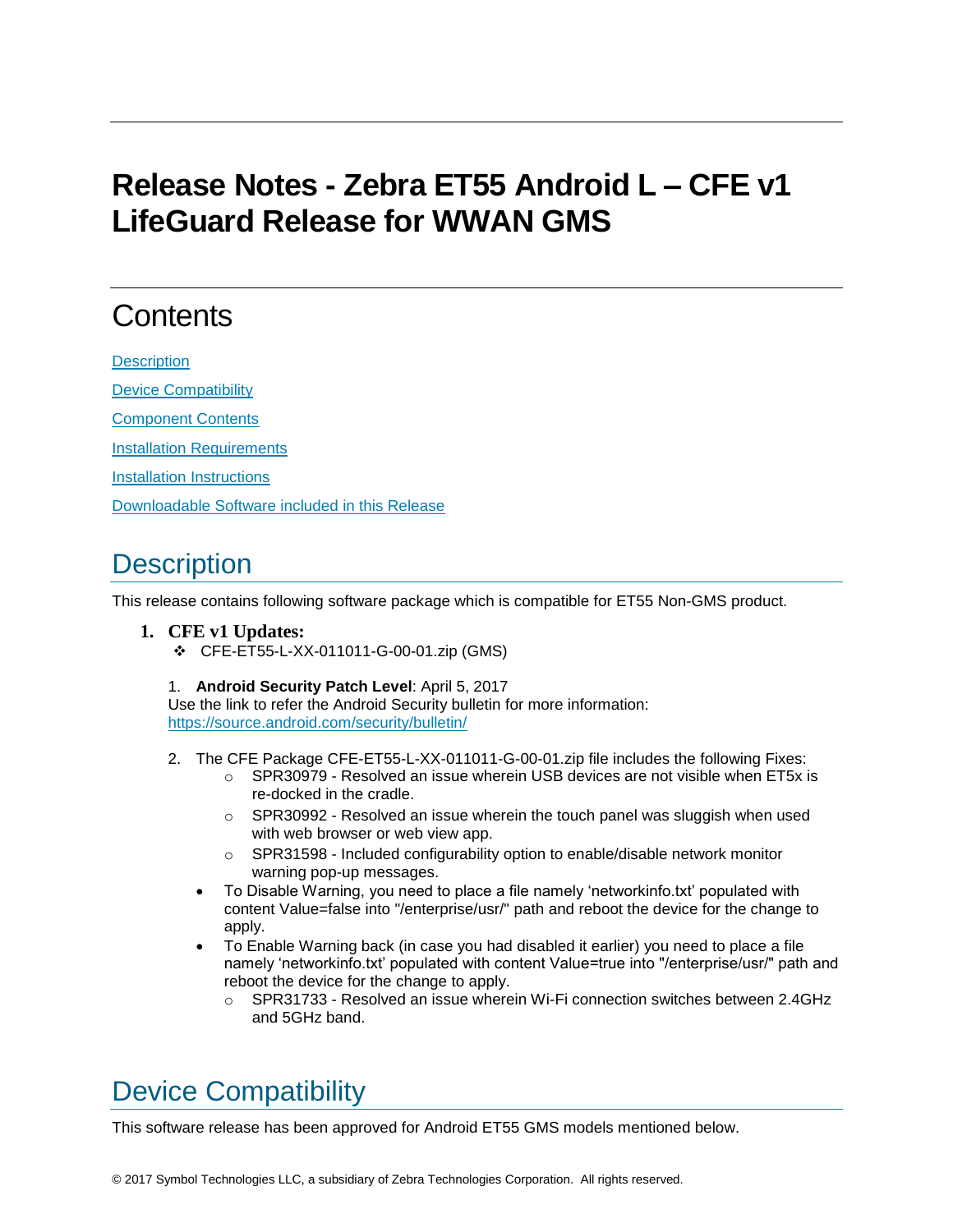| Device           | <b>Operating System</b> |
|------------------|-------------------------|
| ET55BE-G15E-00A6 | Android 5.1.1           |
| ET55BE-G15E-00US | Android 5.1.1           |
| ET55BT-G15E-00A6 | Android 5.1.1           |
| ET55BT-G15E-00US | Android 5.1.1           |
| ET55TE-G15E-00A6 | Android 5.1.1           |
| ET55TT-G15E-00A6 | Android 5.1.1           |

## <span id="page-1-0"></span>Component Contents

| <sup>1</sup> Component / Description | Version           |
|--------------------------------------|-------------------|
| <b>Product Build Number</b>          | 01-14-21-LG-00-M1 |
| <b>Android Version</b>               | 5.1.1             |

#### <span id="page-1-1"></span>Installation Requirements

- ADB installed on the PC (including adb drivers)
- USB debugging turned ON (from Developer options)
- ET55 GMS has at least:
	- Version 01-10-11-LG-00-M1.161206 build

#### <span id="page-1-2"></span>Installation Instructions

BEFORE UPDATING THE OS IMAGE, EXTERNAL POWER MUST BE APPLIED TO THE TERMINAL VIA USB CHARGING CABLE OR CRADLE.

PLEASE ENSURE BATTERY LEVEL IS > 30%

#### IMPORTANT NOTE:

CFE v1 HAS BEEN RELEASED IN THIS POSTING.

CFE v1:

.

- CFE-ET55-L-XX-011011-N-00-01.zip (GMS)
- i. If the device has  $01-10-11-LG-00-M1.161206$  build needs to be applied.

To see what Non-GMS CFE v1 version is currently on the device, go to "Settings" and scroll down to "About tablet" and look at the "Build number".

If it displays "**01-10-11-LG-00-M1.161206**" (GMS), the device has base build.

CFE v1 software update procedure for ET55:

1. Connect the USB cable from your PC to the device and enable USB mass storage mode on the device.